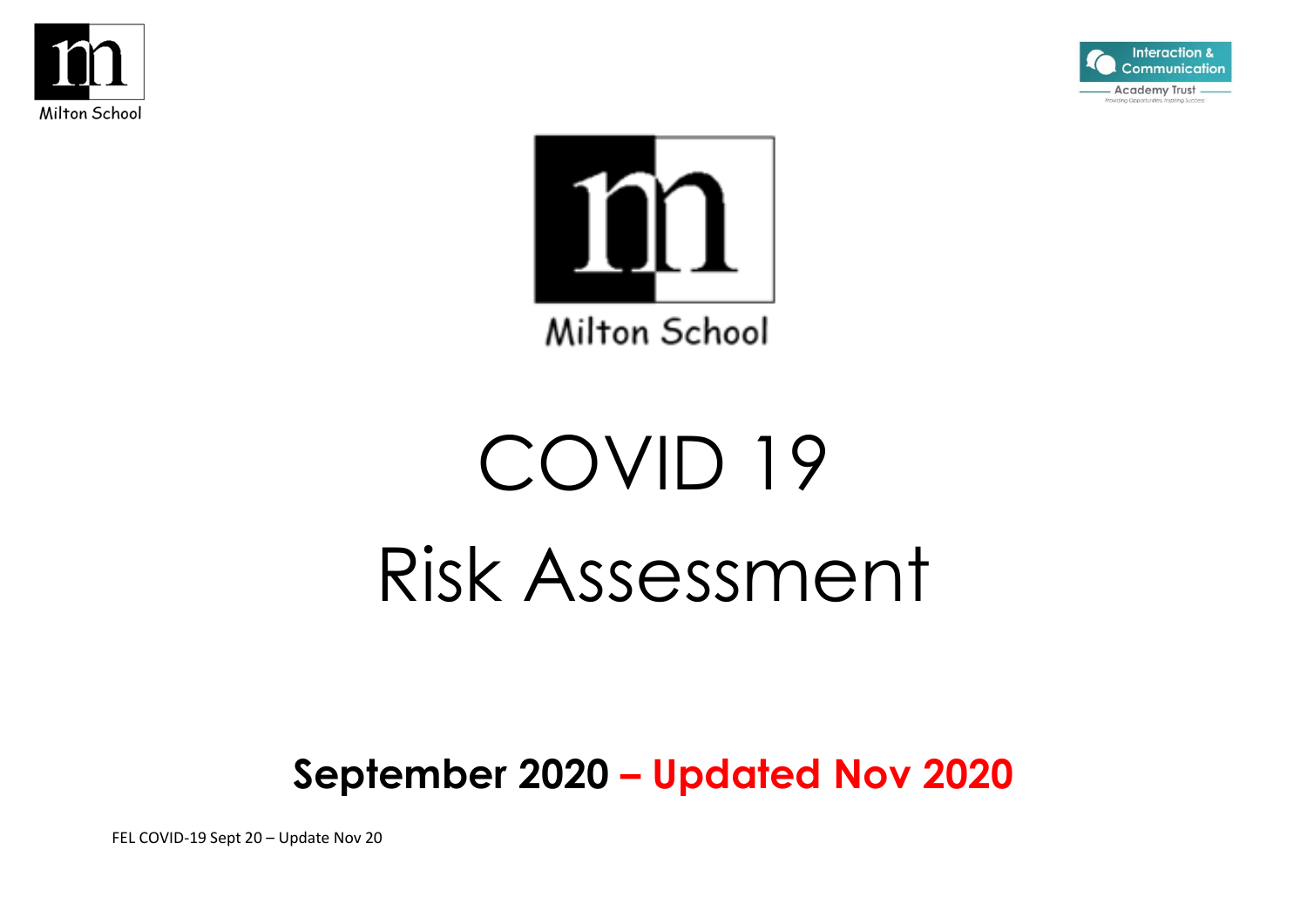



#### **To help keep us all safe, staff, pupils and visitors will**

- Wash hands at regular intervals throughout the day for at least 20 seconds with soap and water
- Cover mouth and nose with a tissue or into the crease of your elbow if you cough or sneeze
- Put used tissues in a lidded bin and wash hands.
- Where possible to maintain social distancing guidelines (2m)
- Reduce movement across school
- Stay within bubbles where possible
- Avoid close contact with people who are unwell
- Practice government guidance outside of school, to reduce transmission of virus into school.

#### **To help keep us all safe, staff, pupils and visitors will not**

- Enter the school premises if you are experiencing COVID symptoms – **High Temperature, New continuous cough, Loss/Change of taste/smell**
- Enter the school premises If you have been in close contact with someone who is showing symptoms of **COVID**
- Enter the school premises if you have been contacted by NHS Test & Trace
- Enter the school premises if you have had a **POSITIVE** test result

Any queries please see ACO/CLTN/FEL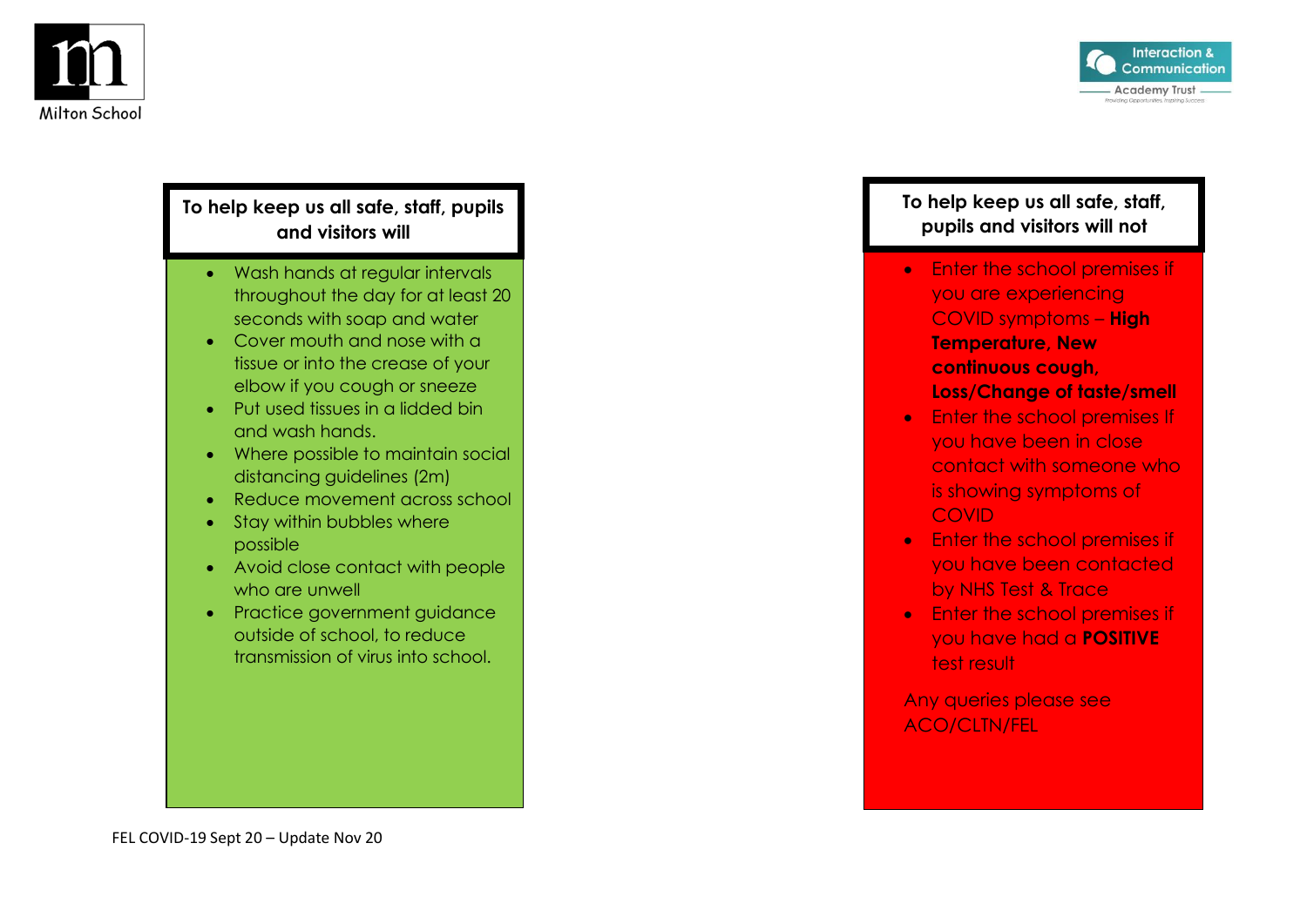



### **Risk Assessment – Milton School COVID – 19**

| RA Completed by: | Job Title:               | Site Covered:         | Update frequency:            | Date Completed:                |
|------------------|--------------------------|-----------------------|------------------------------|--------------------------------|
| <b>FEL</b>       | Systems Leader & Manager | <b>Milton School</b>  | Rolling reviews in line with | September 1 <sup>st</sup> 2020 |
|                  | of Whole School Projects | <b>Storey Street,</b> | <b>Government Guidance</b>   | Reviewed – Nov $6^{th}$ 2020   |
|                  |                          | <b>Swinton</b>        |                              |                                |

| <b>Risk</b>                                                                                                | Who might be<br>at risk?                                                       | <b>Existing Control Measures</b>                                                                                                                                                                                                             | Who?                                                | <b>Additional Control Measures</b>                                                                                                                                                                                                                                                                                                                                                                                                                                                                                                                                                                                                          |
|------------------------------------------------------------------------------------------------------------|--------------------------------------------------------------------------------|----------------------------------------------------------------------------------------------------------------------------------------------------------------------------------------------------------------------------------------------|-----------------------------------------------------|---------------------------------------------------------------------------------------------------------------------------------------------------------------------------------------------------------------------------------------------------------------------------------------------------------------------------------------------------------------------------------------------------------------------------------------------------------------------------------------------------------------------------------------------------------------------------------------------------------------------------------------------|
| $COVID-19$<br><b>Coronavirus</b><br>Transmission<br>of COVID-19<br>- potentially<br>leading to<br>illness  | All staff, pupils,<br>visitors,<br>contractors<br>anyone on the<br>school site | Daily checks are made<br>with the Government<br>online guidance<br>Signed up to updates<br>from GOV.UK for<br>guidance relating to<br>schools and COVID<br>Updated guidance is<br>distributed and<br>communicated to the<br>school community | All staff,<br>SLT,<br><b>DHSO</b>                   | To stay updated on the latest government guidance<br>$\bullet$<br>https://www.gov.uk/coronavirus<br>To stay updated on the latest guidance relating to<br>$\bullet$<br>educational settings<br>https://www.gov.uk/government/publications/actions-<br>for-schools-during-the-coronavirus-outbreak/guidance-<br>for-full-opening-schools<br>Queries relating to COVID-19 in schools can be discussed<br>via DfE Coronavirus helpline 0800 0468 687 or<br>dfe.coronavirushelpline@education.gov.uk<br>Read guidance and information provided by Milton<br>$\bullet$<br>School<br>Ask SLT / DHSO if you are unsure about any guidance sent out |
| $COVID-19-$<br>Transmission<br><b>Pupils/Staff/Visitor</b><br>Transmission<br>of COVID-19<br>- potentially | All staff, pupils,<br>visitors,<br>contractors<br>anyone on the<br>school site | Anyone displaying<br>$\bullet$<br>COVID-19 symptoms not<br>to come onto the school<br>site                                                                                                                                                   | All<br>pupils,<br>staff,<br>visitors,<br><b>SBM</b> | Pupils and staff to be assigned into 'bubbles' to reduce<br>$\bullet$<br>close contact on the school site.<br>Bubble sizes have been reduced to minimise impact on<br>$\bullet$<br>pupils learning in the event of a positive case<br>Pupils to wear masks when not in the classroom<br>$\bullet$<br>Staff to have personal bottle of hand sanitiser<br>$\bullet$                                                                                                                                                                                                                                                                           |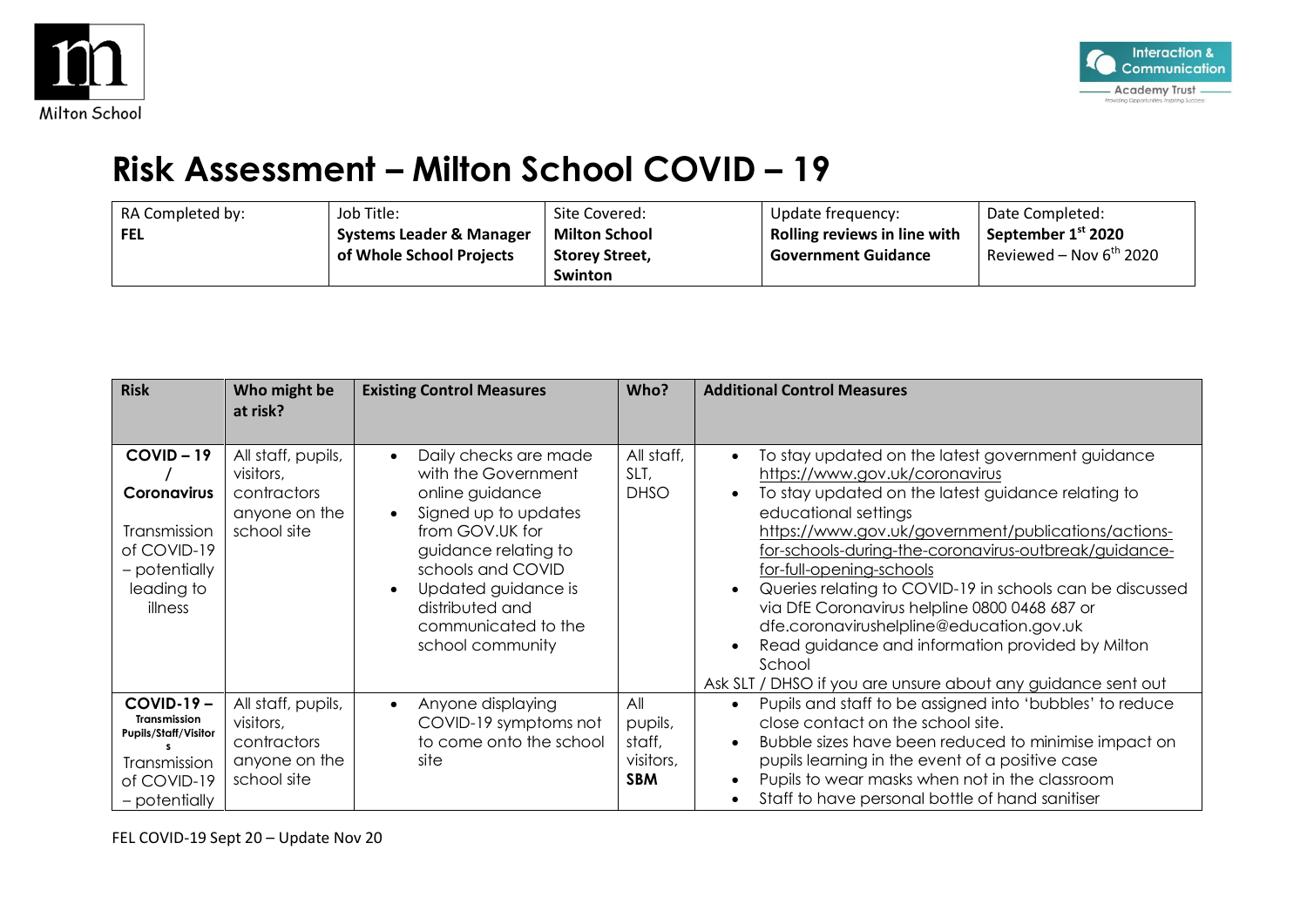



| All school site users to be<br>aware and follow the<br>current guidance<br>All staff, pupils, visitors to<br>wash their hands at<br>regular intervals<br>throughout the day<br>Staff to wear masks when<br>moving around the<br>school site<br>Visitors to wear masks<br>when on the school site<br>Pupils are encouraged to<br>wear masks when not in<br>the classroom<br>Social distancing to be<br>maintained where<br>possible<br>Regular reminders of the<br>Catch It, Bin It, Kill It using<br>lidded bins provided<br>around school<br>Social distancing in the<br>classroom<br>Staggered breaks and<br>lunchtimes<br>Lunchtimes have now<br>split into 4 sittings<br>Windows and doors<br>open in classrooms and<br>offices for ventilation | Each staff member completes a daily diary of<br>$\bullet$<br>interactions outside of their bubble to help with tracing<br>PPE to be available in each classroom in packs<br>Staff to contact SGO if they require any additional PPE or<br>to replace stock<br>PPE provided on entry into school for visitors and staff<br>All school users to wash their hands at regular intervals for<br>20 seconds with soap and water. Remembering the<br>importance of proper hand drying.<br>To wash hands:<br><b>Before leaving home</b><br>On arrival at school<br>After using the toilet<br>After breaks/sporting activities<br>Entering a new classroom/work area<br>Before and after eating any food (inc snacks)<br><b>Before leaving school</b><br>Arriving at school<br>Staff to supervise handwashing of pupils if required to<br>ensure adequate handwashing is taking place e.g.<br>soap/water, 20 seconds<br>Pupils to remain seated where possible throughout the<br>lesson<br>Desks to be forward facing and pupils sat side by side<br>where possible<br>Pupils/staff to wear coats, extra jumpers in classrooms<br>offices<br>Regular fogging of classrooms, offices, extended learning<br>$\bullet$<br>areas<br>Staff to clean classroom resources at regular intervals |
|-----------------------------------------------------------------------------------------------------------------------------------------------------------------------------------------------------------------------------------------------------------------------------------------------------------------------------------------------------------------------------------------------------------------------------------------------------------------------------------------------------------------------------------------------------------------------------------------------------------------------------------------------------------------------------------------------------------------------------------------------------|--------------------------------------------------------------------------------------------------------------------------------------------------------------------------------------------------------------------------------------------------------------------------------------------------------------------------------------------------------------------------------------------------------------------------------------------------------------------------------------------------------------------------------------------------------------------------------------------------------------------------------------------------------------------------------------------------------------------------------------------------------------------------------------------------------------------------------------------------------------------------------------------------------------------------------------------------------------------------------------------------------------------------------------------------------------------------------------------------------------------------------------------------------------------------------------------------------------------------------------------------------------------------------|
| Avoid unnecessary staff<br>gatherings<br>All meetings within<br>school to be conducted                                                                                                                                                                                                                                                                                                                                                                                                                                                                                                                                                                                                                                                              | and at the end of the day<br>Staff are to implement these measures as far as they are<br>able, whilst ensuring pupils are kept safe and well.                                                                                                                                                                                                                                                                                                                                                                                                                                                                                                                                                                                                                                                                                                                                                                                                                                                                                                                                                                                                                                                                                                                                  |
|                                                                                                                                                                                                                                                                                                                                                                                                                                                                                                                                                                                                                                                                                                                                                     | virtually                                                                                                                                                                                                                                                                                                                                                                                                                                                                                                                                                                                                                                                                                                                                                                                                                                                                                                                                                                                                                                                                                                                                                                                                                                                                      |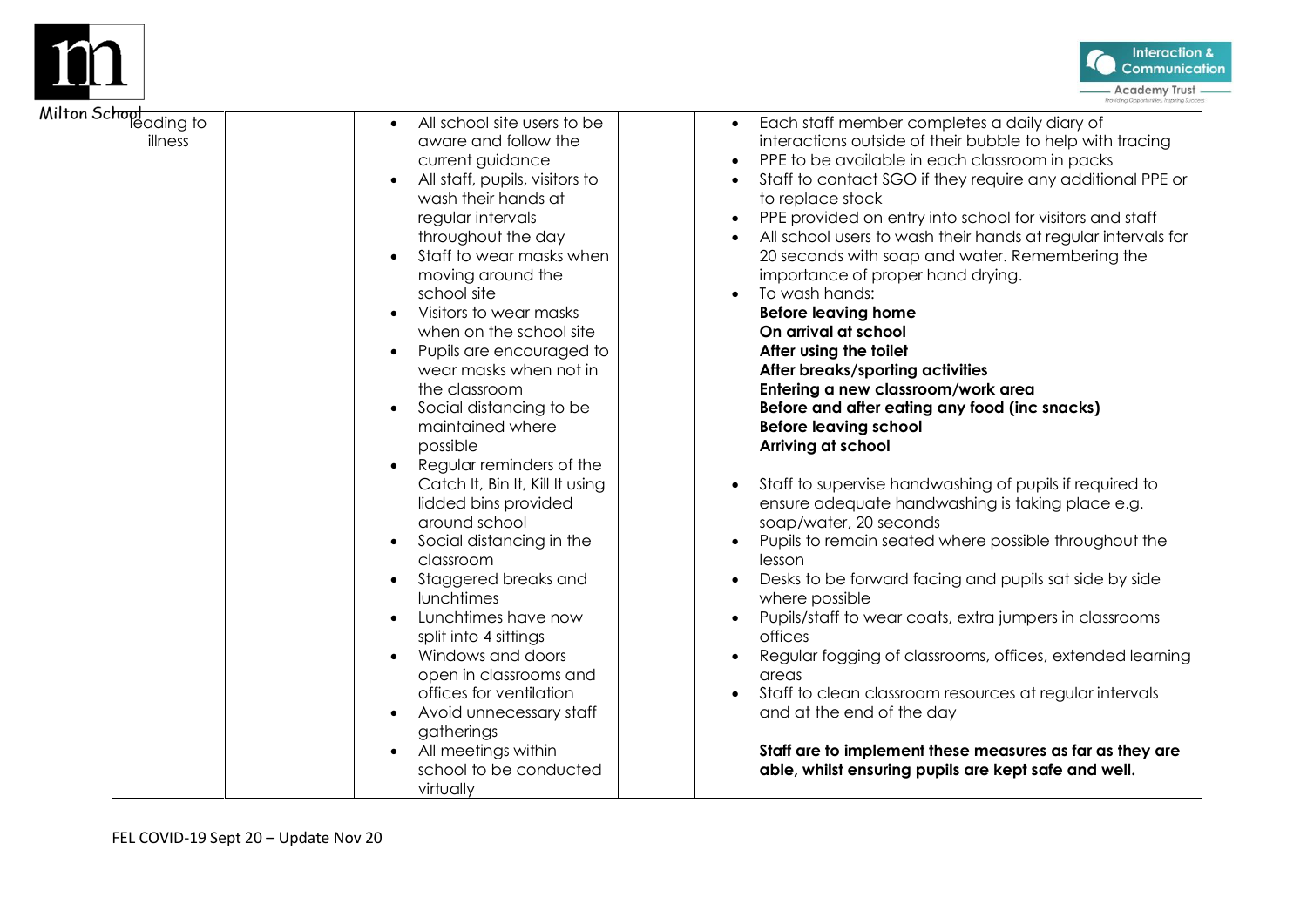



| on Sc <del>hool</del> | <b>Pupils with</b><br>symptoms<br>whilst at<br>school<br>Transmission<br>of COVID-19<br>- potentially<br>leading to<br>illness | All staff, pupils,<br>visitors,<br>contractors<br>anyone on the<br>school site | Extra staff lunch areas<br>$\bullet$<br>have been introduced to<br>maintain bubbles<br>One-way system<br>Staff to be aware of and<br>$\bullet$<br>recognise key COVID-19<br>symptoms in pupils<br>The government<br>guidance must be<br>followed if pupils show<br>the following:<br>A new or continuous<br>cough<br>A high temperature<br>A loss or change to their<br>normal sense of<br>taste/smell<br>Pupils displaying<br>symptoms moved to | All staff,<br>pupils,<br>parents<br>/carers | Regular communication to parents/carers about<br>symptoms and not to send pupils to school if displaying<br>any of the key symptoms<br>A new or continuous cough<br>A high temperature<br>A loss or change to their normal sense of taste/smell<br>To regularly check government guidance on<br>https://www.nhs.uk/conditions/coronavirus-covid-<br>19/symptoms/<br>Use the NHS 111 Online https://111.nhs.uk/covid-19/<br>NHS Coronavirus in Children<br>https://www.nhs.uk/conditions/coronavirus-covid-<br>19/symptoms/coronavirus-in-children/<br>Staff to be aware of how to put on and remove PPE<br>items, handouts in the Isolation area and/or<br>https://www.gov.uk/government/publications/covid-19- |
|-----------------------|--------------------------------------------------------------------------------------------------------------------------------|--------------------------------------------------------------------------------|--------------------------------------------------------------------------------------------------------------------------------------------------------------------------------------------------------------------------------------------------------------------------------------------------------------------------------------------------------------------------------------------------------------------------------------------------|---------------------------------------------|-----------------------------------------------------------------------------------------------------------------------------------------------------------------------------------------------------------------------------------------------------------------------------------------------------------------------------------------------------------------------------------------------------------------------------------------------------------------------------------------------------------------------------------------------------------------------------------------------------------------------------------------------------------------------------------------------------------------|
|                       |                                                                                                                                |                                                                                | <b>Room</b> windows to be<br>open at the start of day<br>for ventilation<br>Staff to stay with pupil<br>and to wear PPE and<br>maintain a safe distance<br>of 2m if safe to do so.<br>Collect thermometer<br>$\bullet$<br>from office to take a<br>temperature (staff<br>member with pupil to<br>take temperature)<br><b>SLT</b> to be informed of<br>result and a decision will                                                                 |                                             | generating-procedures<br>If two or more pupils need to access the isolation room<br>then a 2m distance must be maintained if safe to do so<br>Any pupil with symptoms, FEL must be informed via the<br>COVID email address with date, time, class, temp, parent<br>collection Y/N<br>Cleaning supplies to be available in Reading Room at all<br>times<br>Daily fogging after suspected cases in isolation room and<br>classroom                                                                                                                                                                                                                                                                                |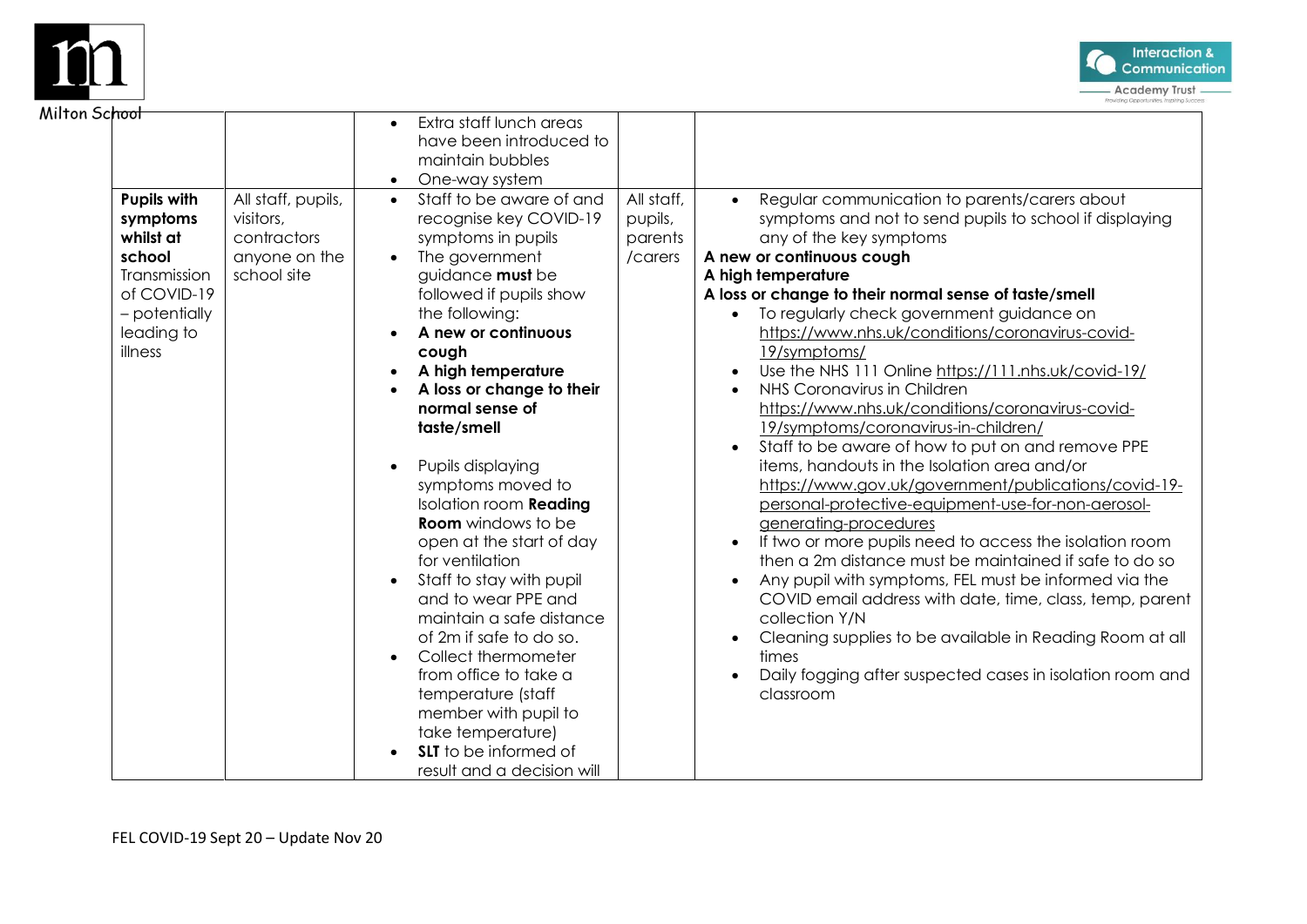



| 'on Sc <del>hool'</del>                                                                                      |                                                                                |                                                                                                                                                                                                                                                                                                                                                                                                                                                   |           |                                                                                                                                                                                                                                                                                                                                                                                                                                                                                                                                                                                                                                                                                                                                                                                                                                          |
|--------------------------------------------------------------------------------------------------------------|--------------------------------------------------------------------------------|---------------------------------------------------------------------------------------------------------------------------------------------------------------------------------------------------------------------------------------------------------------------------------------------------------------------------------------------------------------------------------------------------------------------------------------------------|-----------|------------------------------------------------------------------------------------------------------------------------------------------------------------------------------------------------------------------------------------------------------------------------------------------------------------------------------------------------------------------------------------------------------------------------------------------------------------------------------------------------------------------------------------------------------------------------------------------------------------------------------------------------------------------------------------------------------------------------------------------------------------------------------------------------------------------------------------------|
|                                                                                                              |                                                                                | be made to call home or<br>return to class<br>Area to be sanitised and<br>cleaned by member of<br>staff on duty supervising<br>pupil<br>Parents/Carers to be<br>emailed letter with<br>guidance relating to<br>testing and self-isolation<br>FEL to send 'Potential<br>Case Letter' to<br>parents/carers of pupils<br>in the class/transport of<br>pupil that has been<br>displaying symptoms                                                     |           |                                                                                                                                                                                                                                                                                                                                                                                                                                                                                                                                                                                                                                                                                                                                                                                                                                          |
| Staff with<br>symptoms<br>at school<br>Transmission<br>of COVID-19<br>- potentially<br>leading to<br>illness | All staff, pupils,<br>visitors,<br>contractors<br>anyone on the<br>school site | Staff to be aware of and<br>$\bullet$<br>recognise key COVID-19<br>symptoms in themselves<br>and colleagues<br>A new or continuous<br>cough<br>A high temperature<br>A loss or change to their<br>normal sense of<br>taste/smell<br>Staff member to go<br>$\bullet$<br>straight home to self-<br>isolate and book a test<br>Area where staff<br>member has been<br>working to be sanitised<br><b>ASAP</b><br>Cleaning team to be<br>made aware to | All staff | Book a test on the first day of your COVID symptoms<br>$\bullet$<br>Staff to go home and self-isolate, this includes members<br>of your household. 10 days for staff member, 14 days<br>members of the household<br>Book a test via https://self-referral.test-for-<br>coronavirus.service.gov.uk/antigen/name<br>Follow guidance at<br>https://www.nhs.uk/conditions/coronavirus-covid-<br>19/testing-and-tracing/get-a-test-to-check-if-you-have-<br>coronavirus/<br>Coronavirus helpline 119<br>Keep in touch with your line manager<br>Once you have a test booked school must be informed<br>An email to be sent to COVID on receipt of your test<br>result. Next steps then to be discussed<br>The email must be the official response from your COVID<br>test, text/email<br>Fogging by SRD to be completed in any areas affected |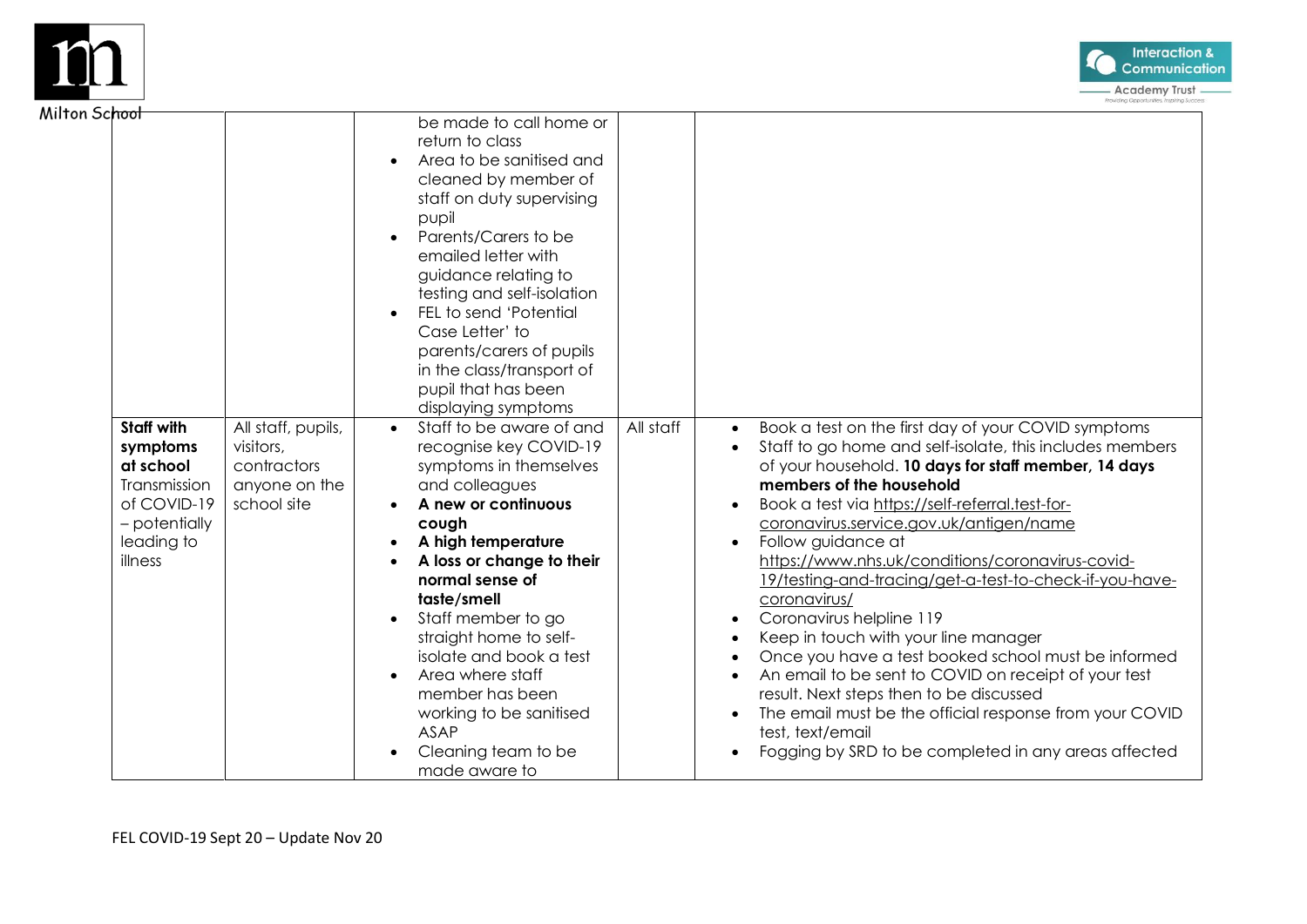



| on Sc <del>hool</del>                                                                                             |                                                   | complete a deep clean<br>in the area                                                                                                                                                                                                                                                                                                                                                         |                                                         |                                                                                                                                                                                                                                                                                                                                                                                                                                                                                                                                                                                                                                                                                                                                                                                                                                                                                                                                                                                                                                                                                                                                                                                                                                                                                                                                                                                                                                                                                                                                                                                                                                                                                                                           |
|-------------------------------------------------------------------------------------------------------------------|---------------------------------------------------|----------------------------------------------------------------------------------------------------------------------------------------------------------------------------------------------------------------------------------------------------------------------------------------------------------------------------------------------------------------------------------------------|---------------------------------------------------------|---------------------------------------------------------------------------------------------------------------------------------------------------------------------------------------------------------------------------------------------------------------------------------------------------------------------------------------------------------------------------------------------------------------------------------------------------------------------------------------------------------------------------------------------------------------------------------------------------------------------------------------------------------------------------------------------------------------------------------------------------------------------------------------------------------------------------------------------------------------------------------------------------------------------------------------------------------------------------------------------------------------------------------------------------------------------------------------------------------------------------------------------------------------------------------------------------------------------------------------------------------------------------------------------------------------------------------------------------------------------------------------------------------------------------------------------------------------------------------------------------------------------------------------------------------------------------------------------------------------------------------------------------------------------------------------------------------------------------|
| A positive<br>test result<br>pupil/staff<br>Transmission<br>of COVID-19<br>- potentially<br>leading to<br>illness | All staff, pupils,<br>visitors,<br>parents/carers | A positive confirmation<br>$\bullet$<br>email to be sent via<br>email to school<br>All members of the<br>identified bubbles and to<br>be made aware via<br>Email, text, Epraise<br>Members of the pupils'<br>transport bubble to be<br>made aware<br>Staff/pupils to continue<br>to self-isolate<br>If a member of your<br>household tests positive,<br>you must self-isolate for<br>14 days | All staff,<br>Pupils,<br>Parents<br>Carers<br>Transport | If during school time AM, arrangements to be made to<br>$\bullet$<br>send pupils & staff home<br>If during PM, SLT to decide whether transport to be called<br>earlier<br>CTO to liaise with transport<br>$\bullet$<br>Guidance to be taken in consultation with LGB, ICAT, LA,<br>$\bullet$<br>PHE & Government guidance<br>If you are symptomatic you must self-isolate for 10 days<br>$\bullet$<br>from the first day of the symptoms (showing symptoms)<br>If you are <b>asymptomatic</b> you must self-isolate for 10 days<br>$\bullet$<br>from the day you had the test (not showing symptoms)<br>Stay updated with any changes to government<br>$\bullet$<br>guidance https://www.gov.uk/coronavirus<br>Staff to send work home for pupils via Epraise and<br>$\bullet$<br>continue online learning via Teams lesson<br>Staff teams to complete regular wellbeing calls/video<br>$\bullet$<br>calls with pupils during the self-isolation period (3 times a<br>week)<br>Any safeguarding concerns to be reported to ACO/CLTN<br>immediately<br>Staff to complete tasks directed by line manager or class<br>$\bullet$<br>teacher during the period of self-isolation<br>You do not need to get a test unless you start to show<br>$\bullet$<br>symptoms of COVID, this is due to the incubation period<br>of the virus<br>If a member of your household tests positive, you will<br>need to self-isolate for 14 days, even if your result returns<br>negative due to the incubation period of the virus<br>If all members of your household receive negative results<br>you do not need to self-isolate apart from if you were<br>informed to by NHS Test & Trace, or you feel unwell with<br>symptoms of Covid-19 |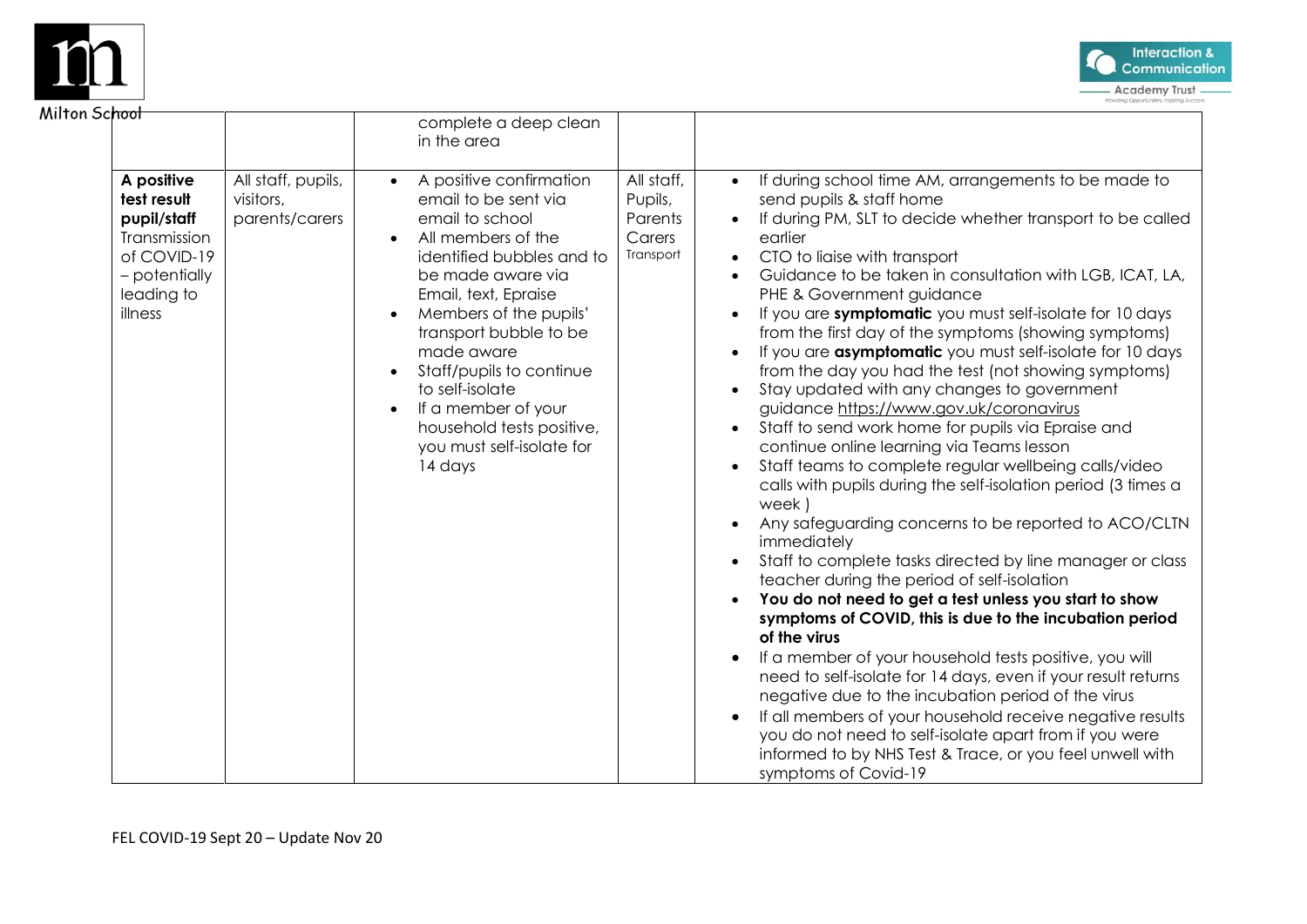



| hool                                                                                                                                       |                                                   |                                                                                                                                                                                                                                                                                     | If you are self-isolating you must not have any contact<br>$\bullet$<br>with anyone from outside your household<br>do not go to work, school or public places - work from<br>home if you can<br>do not go on public transport or use taxis<br>do not go out to get food and medicine - order it online<br>or by phone, or ask someone to bring it to your home<br>do not have visitors in your home, including friends and<br>family - except for people providing essential care<br>do not go out to exercise - exercise at home or in your<br>garden, if you have one<br>This is in line with the Staff Code of Conduct adhering to<br>government guidance |
|--------------------------------------------------------------------------------------------------------------------------------------------|---------------------------------------------------|-------------------------------------------------------------------------------------------------------------------------------------------------------------------------------------------------------------------------------------------------------------------------------------|--------------------------------------------------------------------------------------------------------------------------------------------------------------------------------------------------------------------------------------------------------------------------------------------------------------------------------------------------------------------------------------------------------------------------------------------------------------------------------------------------------------------------------------------------------------------------------------------------------------------------------------------------------------|
| Symptoms /<br><b>Positive</b><br>results for<br><b>Households</b><br>Transmission<br>of COVID-19<br>- potentially<br>leading to<br>illness | All staff, pupils,<br>visitors,<br>parents/carers | If a member of your<br>$\bullet$<br>household is displaying<br>COVID-19 symptoms you<br>must self-isolate for 14<br>days from when the<br>symptoms started<br>You must inform school<br>as soon as possible                                                                         | If you are contacted during the school day, call your line<br>$\bullet$<br>manager to let them know<br>Stay in touch with your line manager and keep them<br>updated<br>Your line manager will let you know your work<br>expectations<br>You do not need to get a test unless you start to show<br>symptoms of COVID, this is due to the incubation period<br>of the virus                                                                                                                                                                                                                                                                                   |
| Contacted<br>by Test and<br><b>Trace NHS</b><br>Transmission<br>of COVID-19<br>- potentially<br>leading to<br>illness                      | All staff, pupils,<br>visitors,<br>parents/carers | If you're told to self-<br>$\bullet$<br>isolate by NHS Test &<br>Trace because you have<br>come into contact with<br>someone who has<br>coronavirus, you will<br>need to:<br>Self-isolate for 14 days<br>$\bullet$<br>from the date you were<br>last in contact with that<br>person | Inform school as soon as possible<br>$\bullet$<br>People you live with do not have to self-isolate if you do<br>not have symptoms<br>People in your support bubble do not need to self-isolate<br>if you do not have symptoms<br>You do not need to get a test unless you start to show<br>symptoms of COVID, this is due to the incubation period<br>of the virus                                                                                                                                                                                                                                                                                           |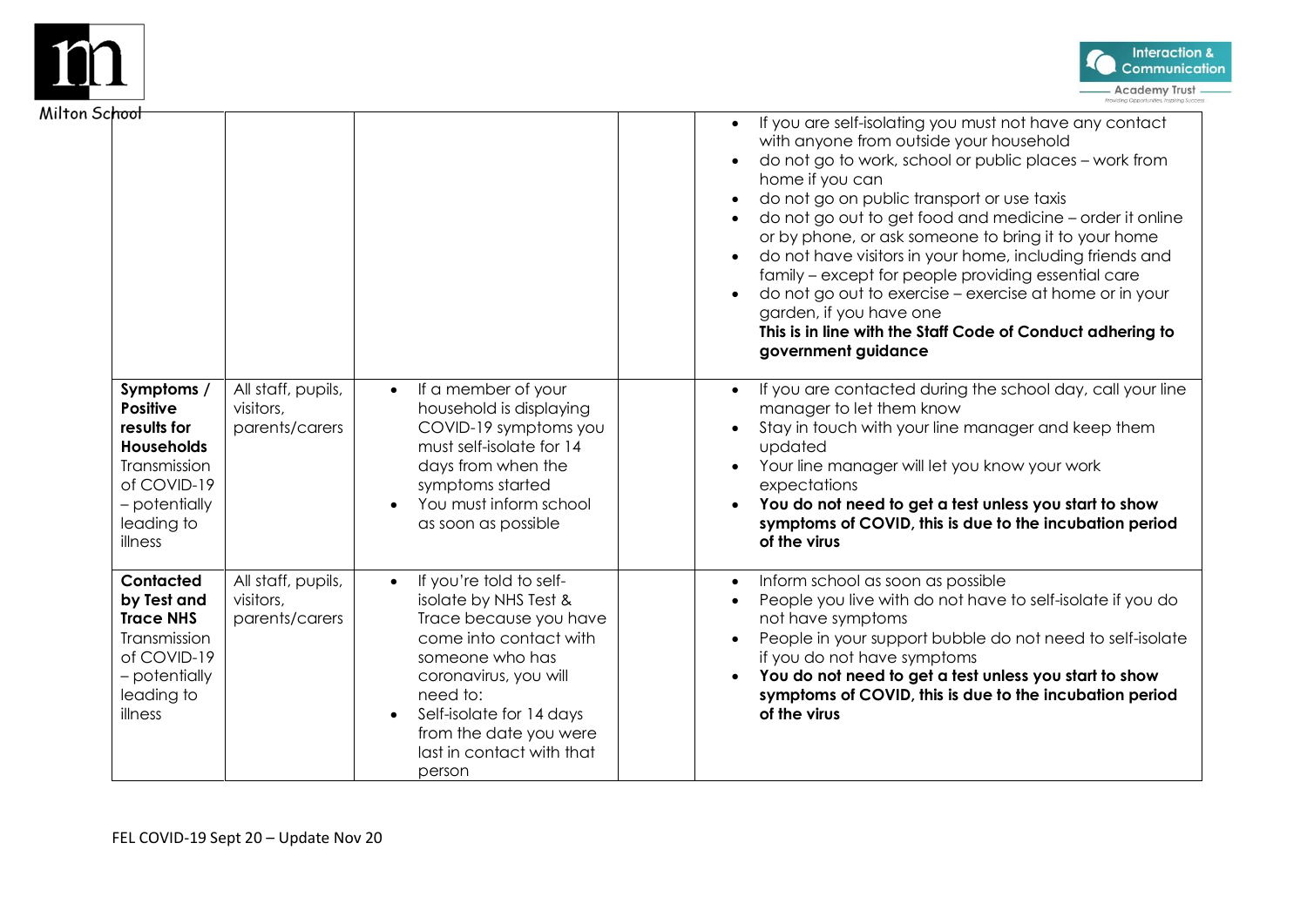



| on Sc <del>hool'</del>                                                                                                                                         |                                                                                     | Do not leave your home<br>$\bullet$<br>for any reason<br>Do not have visitors in<br>your home<br>Try to avoid contact with<br>$\bullet$<br>members of your<br>household as much as<br>possible<br>Send on a copy of the<br>email/text from Test &<br>Trace to COVID email |                                                                                                              |                                                                                                                                                                                                                                                                                                                                                                                                                                                                     |
|----------------------------------------------------------------------------------------------------------------------------------------------------------------|-------------------------------------------------------------------------------------|---------------------------------------------------------------------------------------------------------------------------------------------------------------------------------------------------------------------------------------------------------------------------|--------------------------------------------------------------------------------------------------------------|---------------------------------------------------------------------------------------------------------------------------------------------------------------------------------------------------------------------------------------------------------------------------------------------------------------------------------------------------------------------------------------------------------------------------------------------------------------------|
| <b>Pupils</b><br>Arriving/<br><b>Departing</b><br><b>School via</b><br><b>Minibus</b><br>Transmission<br>of COVID-19<br>- potentially<br>leading to<br>illness | All staff, pupils,<br>visitors,<br>parents/carers<br>Transport,<br>Escorts, Drivers | Staggered start/finish<br>$\bullet$<br>times<br>Start times / drop off:<br>0830-0840<br>Finish times/ pick up:<br>1430-1440                                                                                                                                               | All staff,<br>pupils,<br>visitors,<br>parents/c<br>arers<br>Transport,<br>Escorts,<br>Drivers.<br><b>CTO</b> | Staff who meet and greet on the pavement to wear face<br>masks (contact with parent/carers/escorts)<br>Minibuses to arrive at their allocated times<br>If the bus lane is full, minibuses to wait in Queen St Car<br>Park and follow directions from staff<br>Pupils can disembark when staff arrive their minibus<br>At the end of the day pupils wait at their assigned cone<br>on the front yard until their bus arrives<br>Any issues to be reported to CTO/FEL |
| <b>Pupils</b><br>Arriving/<br><b>Departing</b><br><b>School via</b><br>Taxi<br>Transmission<br>of COVID-19<br>- potentially<br>leading to<br>illness           | All staff, pupils,<br>visitors,<br>parents/carers<br>Transport,<br>Escorts, Drivers | Staggered start/finish<br>$\bullet$<br>times<br>Start times / drop off:<br>0840-0850<br>Finish times/ pick up:<br>1440-1450                                                                                                                                               | All staff,<br>pupils,<br>visitors,<br>parents/c<br>arers<br>Transport,<br>Escorts,<br><b>Drivers</b>         | Staff who meet and greet on the pavement to wear face<br>masks (contact with parent/carers/escorts)<br>Taxis to arrive at their allocated times<br>If the bus lane is full, taxis to wait in Queen St Car Park<br>and follow directions from staff<br>Pupils can disembark when staff arrive their taxi<br>Any issues to be reported to CTO/FEL                                                                                                                     |
| <b>Pupils</b><br>Arriving/<br><b>Departing</b><br><b>School with</b>                                                                                           | All staff, pupils,<br>visitors,<br>parents/carers                                   | Staggered start/finish<br>$\bullet$<br>times<br>Start times / drop off:<br>0850-1500                                                                                                                                                                                      | All staff,<br>pupils,<br>visitors,                                                                           | Staff who meet and greet on the pavement to wear face<br>$\bullet$<br>masks (contact with parent/carers)<br>Parent/carers to arrive at their allocated times                                                                                                                                                                                                                                                                                                        |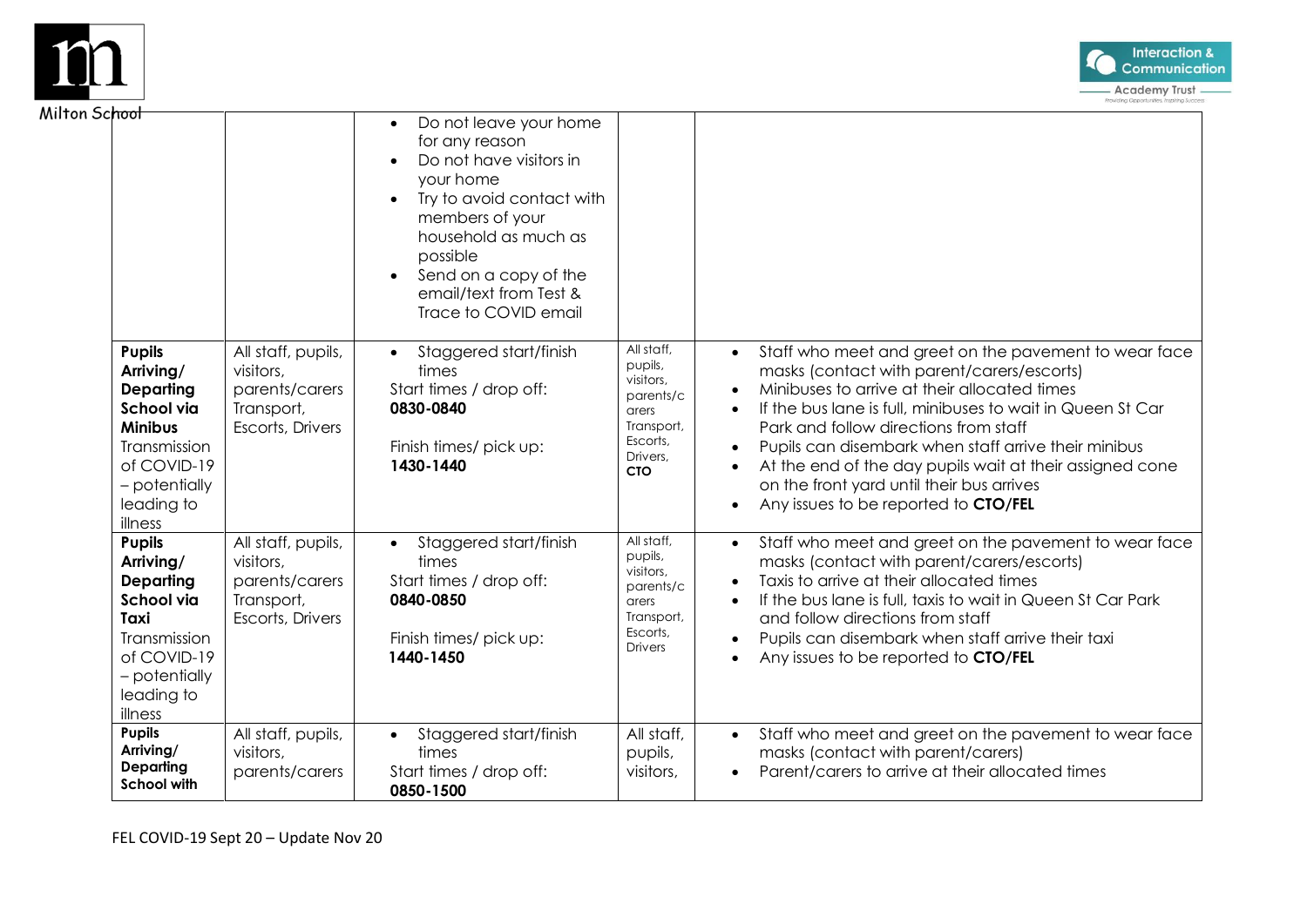



| hool<br>  parents/carer<br>or walking<br>Transmission<br>of COVID-19<br>- potentially<br>leading to<br>illness |                                                   | Finish times/ pick up:<br>1450-1500                                                                                                                                                                                                                                                                                                                                                            | parents<br>/carers                                       | Parents/Carers encouraged to wear masks if getting out<br>their vehicle to drop off/pick up pupils<br>To use the bus lane to drop pupils off on the correct side<br>of the road<br>To drive up Storey Street, to reduce congestion<br>Encouraged not to park on pavements or side of the<br>road for the benefit of all school users and local<br>community<br>Any issues to be reported to CTO/FEL                                                                                                                                                                                                                                                                                                                                                                    |
|----------------------------------------------------------------------------------------------------------------|---------------------------------------------------|------------------------------------------------------------------------------------------------------------------------------------------------------------------------------------------------------------------------------------------------------------------------------------------------------------------------------------------------------------------------------------------------|----------------------------------------------------------|------------------------------------------------------------------------------------------------------------------------------------------------------------------------------------------------------------------------------------------------------------------------------------------------------------------------------------------------------------------------------------------------------------------------------------------------------------------------------------------------------------------------------------------------------------------------------------------------------------------------------------------------------------------------------------------------------------------------------------------------------------------------|
| Staff Entry/Exit<br>in School                                                                                  | All staff, pupils,<br>visitors,<br>parents/carers | Staff to enter through<br>$\bullet$<br>main door, sign in using<br>contactless badge<br>Maintain social<br>distancing when<br>collecting pupils from<br>transport                                                                                                                                                                                                                              | All staff                                                | Sanitise hands using hand gel provided at the desk<br>Maintain a 2m distance from any other staff member<br>when signing in/out<br>Door to be wedged open during 0800-0830 & 1500-1515<br>to reduce contact for staff members - Office staff<br>open/close<br>Staff should be promoting and encouraging social<br>distancing to all school users                                                                                                                                                                                                                                                                                                                                                                                                                       |
| Visitors to<br>school<br>Transmission<br>of COVID-19<br>- potentially<br>leading to<br>illness                 | All staff, pupils,<br>visitors,<br>parents/carers | Visitors to confirm at the<br>$\bullet$<br>office that they are not<br>displaying the key<br>COVID-19 symptoms<br>A new or continuous<br>cough<br>A high temperature<br>A loss or change to their<br>normal sense of<br>taste/smell<br>All visitors must be<br>approved by the<br>Principal/Vice Principal<br>Any meetings to be<br>conducted via Teams or<br>in a socially distanced<br>space | All staff,<br>pupils,<br>visitors,<br>parents<br>/carers | Visitors to school are to call the school office on 01709<br>570246 when they arrive (due to limited access via the<br>car park)<br>Signage to be displayed on the school gates reinforcing<br>the message not to enter if they are displaying signs of<br>COVID-19<br>A new or continuous cough<br>A high temperature<br>A loss or change to their normal sense of taste/smell<br>Signage to reinforce the 2m social distancing guidelines<br>PPE provided at the Main Office<br>Business Support Team to maintain regular cleaning of<br>the sign in display screen and telephone<br>Business Support Team to regularly clean main door<br>contact points using the spray provided<br>If suitable open the main door to promote ventilation in<br>the reception area |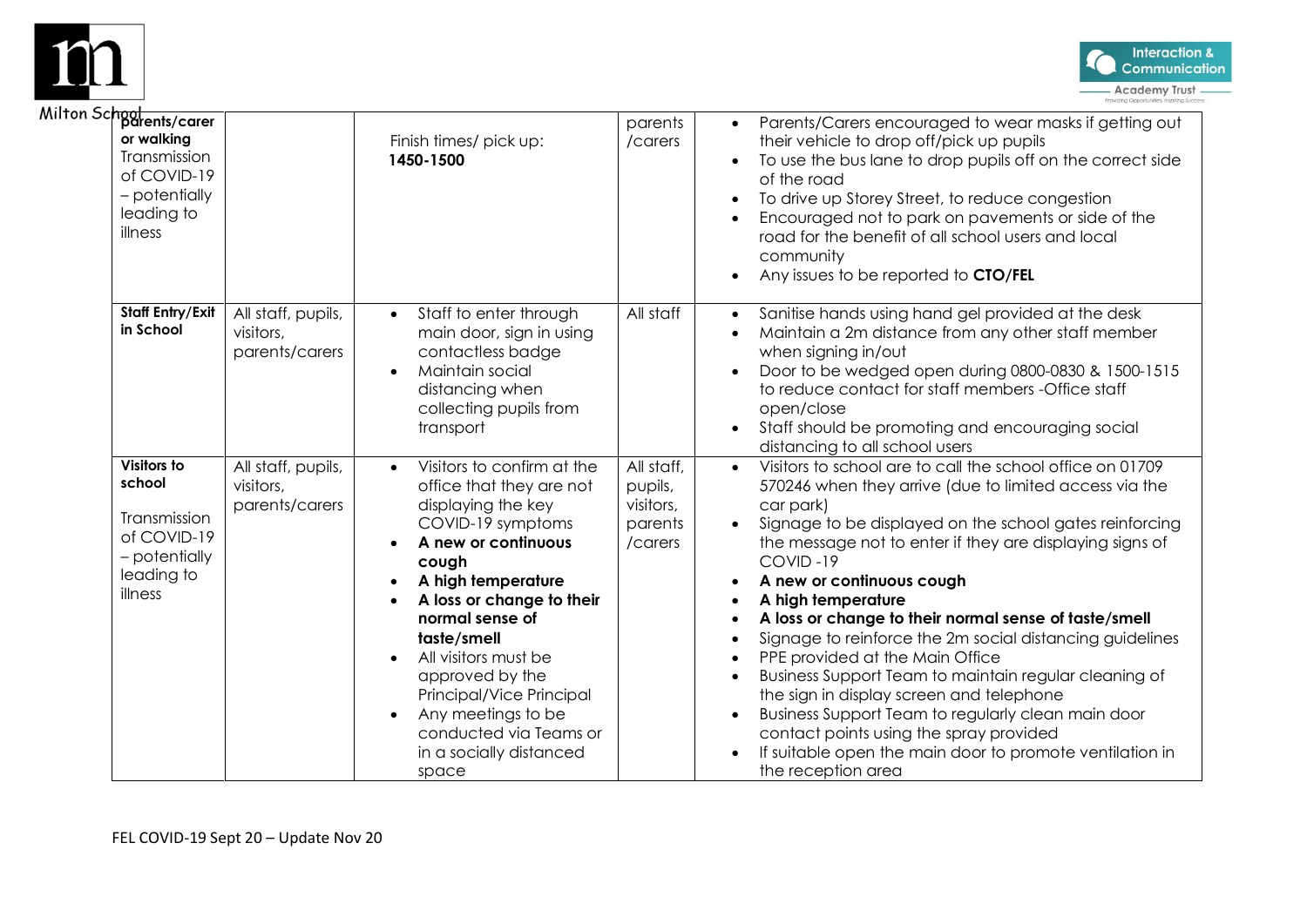



| ochool      |                                                                                                                                |                                                   |                                                                                                                                                                                                                      | The office glass window to be closed to reduce<br>transmission, the phone on the table to be used if<br>required                                                                                                                                                                                                                                                                                                                                                                                             |
|-------------|--------------------------------------------------------------------------------------------------------------------------------|---------------------------------------------------|----------------------------------------------------------------------------------------------------------------------------------------------------------------------------------------------------------------------|--------------------------------------------------------------------------------------------------------------------------------------------------------------------------------------------------------------------------------------------------------------------------------------------------------------------------------------------------------------------------------------------------------------------------------------------------------------------------------------------------------------|
| <b>Fire</b> | Emergency /<br><b>Evacuations</b>                                                                                              | All staff, pupils,<br>visitors,                   | All school users to follow<br>$\bullet$<br>the fire evacuation<br>procedure<br>Social distancing to be<br>$\bullet$<br>maintained at all times<br>where possible                                                     | A staggered return to the buildings when safe to do so<br>$\bullet$<br>All pupils and staff to wash hands on the return the<br>classroom / work area<br>Fire/evacuation protocols to be followed<br>Evaluation to be conducted with additional COVID-19<br>$\bullet$<br>precautions included                                                                                                                                                                                                                 |
|             | Around<br>$school -$<br>Pupils, staff<br>and visitors<br>Transmission<br>of COVID-19<br>- potentially<br>leading to<br>illness | All staff, pupils,<br>visitors,<br>parents/carers | All school users to adhere<br>$\bullet$<br>to social distancing<br>guidelines 2M<br>Follow the identified one-<br>way system in school<br>Stay within their<br>'bubbles'<br>Wear masks when<br>moving around school  | Signage around school to promote social distancing<br>Staff should encourage and promote social distancing to<br>all school users<br>Lunchtimes and Wellbeing walks are staggered to<br>reduce contact between groups<br>Hand sanitising and/or washing to take place when<br>entering a new area/classroom/workspace                                                                                                                                                                                        |
|             | Wellbeing<br>walks and<br>lunchtime<br>playtime<br>Transmission<br>of COVID-19<br>- potentially<br>leading to<br>illness       | All staff, pupils                                 | Wellbeing walks to take<br>$\bullet$<br>place on the front and<br>back yard in assigned<br>bubble groups<br>Lunchtimes breaks to be<br>$\bullet$<br>taken on the front and<br>back yard in assigned<br>group bubbles | All classes to have designated wellbeing walk times in<br>$\bullet$<br>their bubbles, supervised by staff<br>All pupils and staff to follow the one-way system when<br>completing the wellbeing walks<br>Bubbles to be split over lunchtime to reduce congestion<br>on the playgrounds<br>Bubbles have been made smaller to reduce transmission<br>Outdoor play items to be wiped down/sanitised after<br>$\bullet$<br>each use<br>Contact sport is not encouraged, to try and maintain<br>social distancing |
|             | <b>PE Lessons</b>                                                                                                              | All staff, pupils                                 | All PE lessons to take<br>$\bullet$<br>place outside where<br>possible<br>No changing rooms to<br>be used<br>No showers after PE                                                                                     | Staff members to inform parents of timetable for PE<br>$\bullet$<br>Lessons to be adapted if required to take place outside.<br>No swimming lessons                                                                                                                                                                                                                                                                                                                                                          |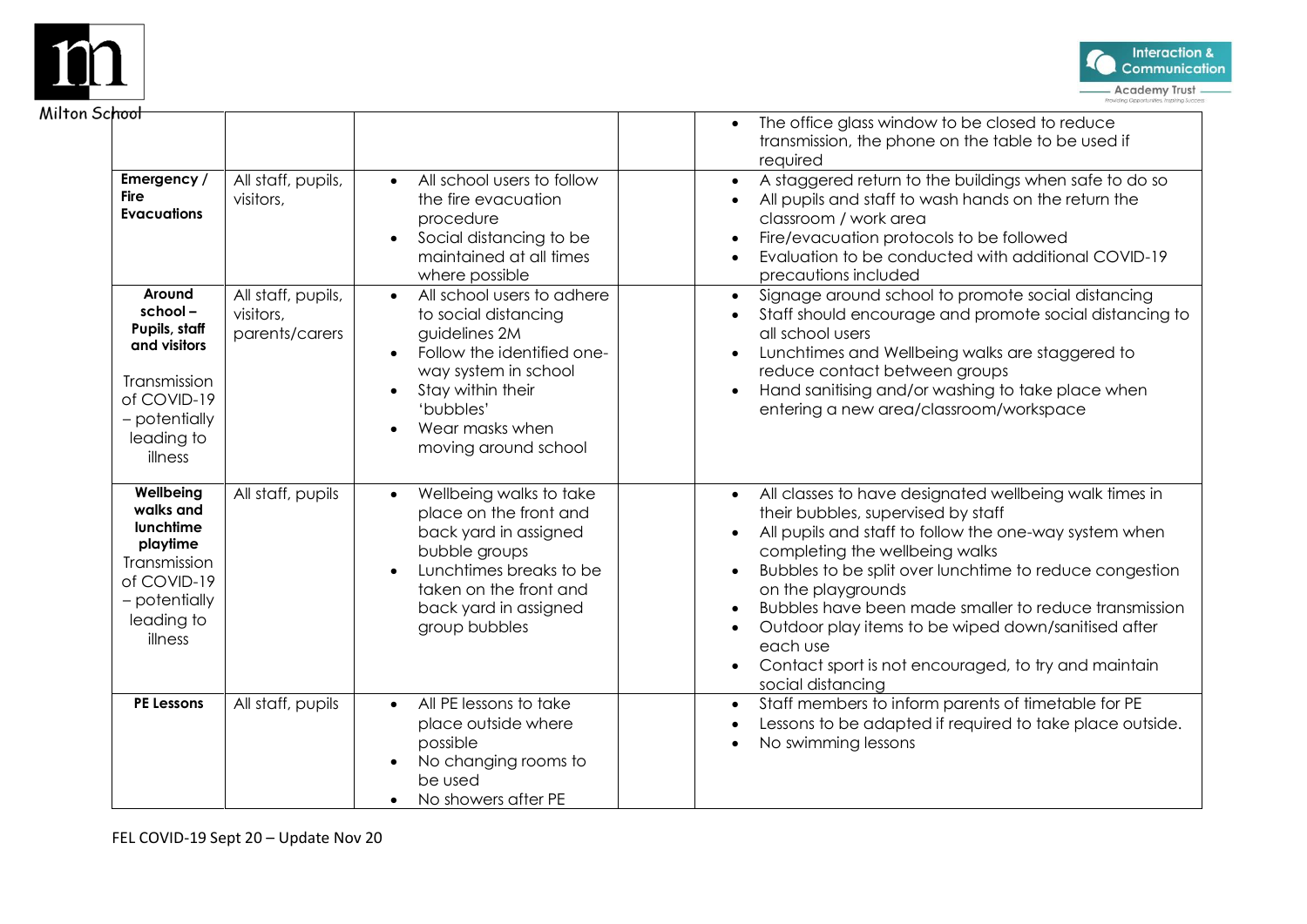



| School                                                                                     |                                                     |                                                                                                                                                                                                                      |                                                                                                                                                                                                                                                                                                                                                                                         |
|--------------------------------------------------------------------------------------------|-----------------------------------------------------|----------------------------------------------------------------------------------------------------------------------------------------------------------------------------------------------------------------------|-----------------------------------------------------------------------------------------------------------------------------------------------------------------------------------------------------------------------------------------------------------------------------------------------------------------------------------------------------------------------------------------|
|                                                                                            |                                                     | Pupils to come in suitable<br>$\bullet$<br>clothing for PE<br>All windows to be open<br>in hall if PE must take<br>place inside                                                                                      |                                                                                                                                                                                                                                                                                                                                                                                         |
| <b>Lunchtimes</b><br>Transmission<br>of COVID-19<br>- potentially<br>leading to<br>illness | All staff, pupils,                                  | Pupils to eat lunches in<br>their bubbles in the hall<br>All staff in the hall to<br>wear PPE<br>School catering staff<br>$\bullet$<br>follow the guidance<br>shared by the Local<br>Authority                       | All pupils and staff to wash hands before & after eating<br>$\bullet$<br>food<br>Tables / eating areas to be sanitised before use.<br>$\bullet$<br>Tables/chairs to be sanitised in between sittings<br>PPE to be available for staff to help with lunchtimes<br>$\bullet$<br>Kitchen staff to ensure the kitchen is COVID-19 prepared<br>e.g. signage, additional handwashing products |
| <b>Toilets</b><br>Transmission<br>of COVID-19<br>- potentially<br>leading to<br>illness    | All pupils, staff,<br>visitors                      | Toilets are deep cleaned<br>at the end of each day<br>by the cleaning team<br>All staff should check the<br>toilet before and after a<br>pupil uses it<br>Pupils to use the<br>toilet/changing area one<br>at a time | Increased cleaning throughout the day by the cleaning<br>$\bullet$<br>team<br>Staff to be provided with sanitising spray/wipes to use<br>after a pupil uses the toilet<br>Staff to check/remind/supervise pupils about<br>handwashing<br>Hand gel to be applied when back in the classroom<br>Signage to be displayed in toilet areas to promote good<br>hygiene                        |
| <b>Meetings</b><br>Transmission<br>of COVID-19<br>- potentially<br>leading to<br>illness   | All pupils, staff,<br>visitors, parents<br>/ carers | Meetings to be<br>$\bullet$<br>conducted via<br>Teams/Zoom wherever<br>possible<br>Only essential meetings<br>$\bullet$<br>to take place face to<br>face.                                                            | Face to face meetings if required to take place to be in<br>a room with windows open, and to ensure social<br>distancing between attendees<br>Where possible numbers are to be kept to a minimum to<br>reduce transmission                                                                                                                                                              |
| <b>First Aid</b><br>Transmission<br>of COVID-19<br>- potentially<br>leading to<br>illness  | All pupils, staff,<br>visitors,                     | Pupils, who require first<br>$\bullet$<br>aid or intimate care will<br>continue to have all<br>needs met<br>Staff to wear PPE if the<br>$\bullet$<br>event of administering                                          | Wash hands before/after administering first aid to a<br>$\bullet$<br>pupil/staff member<br>Any items soiled to be disposed of or stored safely until it<br>$\bullet$<br>can be collected/sent home. Parents/carers to be<br>informed<br>Following normal recording procedures about<br>administering first aid/intimate care                                                            |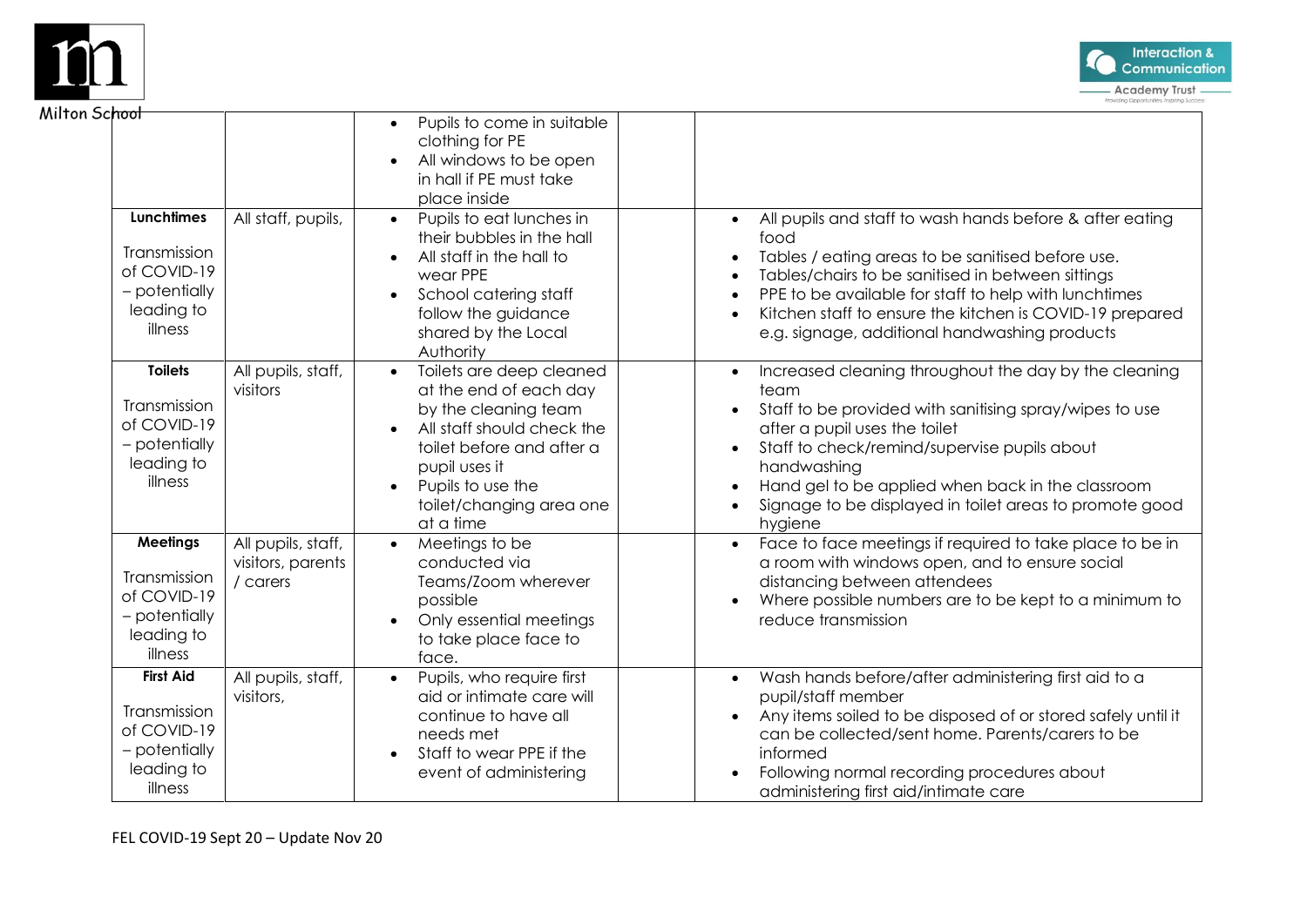



| า Sc <del>hool</del>                                                                                        |                   | first aid or intimate if<br>required<br>Staff who require first aid<br>will have first aid<br>administered maintain<br>social distancing if<br>possible                                                                                                                                                                                                                                                                                                                                                             | Ensure parents/carers are contacted<br>$\bullet$                                                                                                                                                                                                                                                                                                                                                                                                                                                                                                                                                                                                                                                                                                                                                                                                                                                                                                                                                                           |
|-------------------------------------------------------------------------------------------------------------|-------------------|---------------------------------------------------------------------------------------------------------------------------------------------------------------------------------------------------------------------------------------------------------------------------------------------------------------------------------------------------------------------------------------------------------------------------------------------------------------------------------------------------------------------|----------------------------------------------------------------------------------------------------------------------------------------------------------------------------------------------------------------------------------------------------------------------------------------------------------------------------------------------------------------------------------------------------------------------------------------------------------------------------------------------------------------------------------------------------------------------------------------------------------------------------------------------------------------------------------------------------------------------------------------------------------------------------------------------------------------------------------------------------------------------------------------------------------------------------------------------------------------------------------------------------------------------------|
| Administering<br><b>Medication</b><br>Transmission<br>of COVID-19<br>- potentially<br>leading to<br>illness | All pupils, staff | Pupils who require<br>$\bullet$<br>medication will continue<br>have their needs met<br>following the standard<br>procedures                                                                                                                                                                                                                                                                                                                                                                                         | Unless symptoms are presenting, no additional PPE is<br>$\bullet$<br>required unless at pupil/staff request<br>Social distancing to be maintained where possible to<br>reduce contact                                                                                                                                                                                                                                                                                                                                                                                                                                                                                                                                                                                                                                                                                                                                                                                                                                      |
| <b>Teaching and</b><br>Learning<br>Transmission<br>of COVID-19<br>- potentially<br>leading to<br>illness    | All pupils, staff | Pupils numbers will be the<br>$\bullet$<br>class/year group for that<br>classroom<br>Home/School diaries to<br>$\bullet$<br>be completed on Epraise<br>to reduce items coming<br>into school<br>Rooms are to be kept<br>$\bullet$<br>clean and tidy to ensure<br>regular cleaning can<br>take place<br>Tables and chairs to be<br>forward facing, with<br>pupils sat side by side<br>Windows to be opened<br>$\bullet$<br>at the start of the day<br>and closed when pupils<br>have left to maximise<br>ventilation | Staff/pupils not to cross each other coming through<br>doorways<br>Signage in class to promote at least one-meter<br>distancing where possible<br>Regular handwashing of all pupils and staff<br>Pupil seating plan to be displayed in the classroom and<br>updated on Epraise<br>Pupils/staff to wear coats extra jumpers if required<br>Staff to use Epraise to send messages home to parents.<br>See RMC if support is required<br>Staff to check with parents/carers if they can access<br>Epraise & to contact RMC if further assistance is required.<br>Any important/safeguarding messages a phone call to<br>parents/carers must be made<br>Hand gels, sanitisers and wipes are available and plentiful<br>Regular cleaning using provided cleaning products are<br>completed throughout the day<br>All cleaning products should be kept out of reach of<br>pupils and stored securely<br>Reminders to pupils about not sharing items in class<br>Lidded bins to be used for tissues and paper towels<br>$\bullet$ |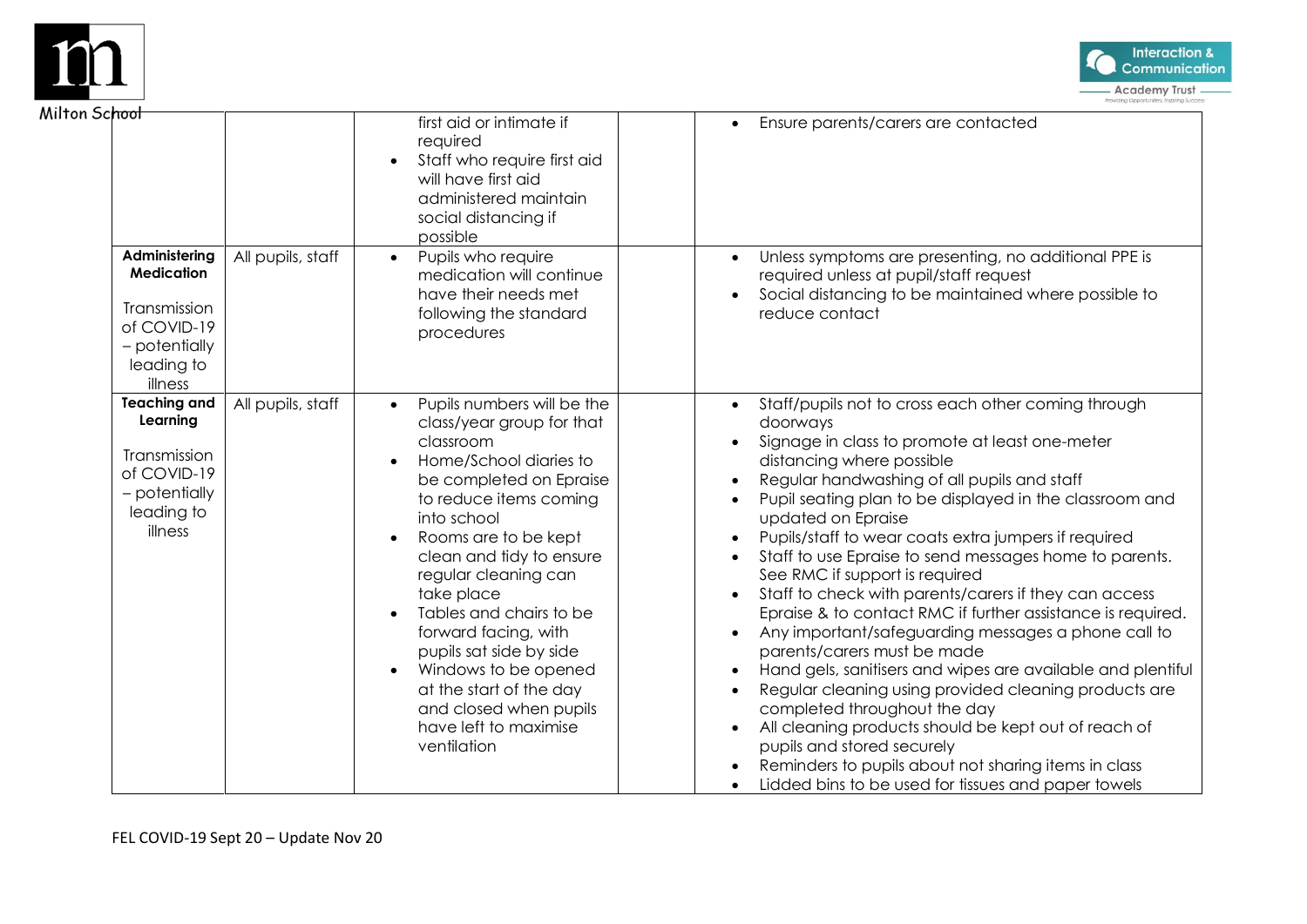



| n Sc <del>hool</del>                                                                               |                                                                                                                                                                                                                                                    |                                                                                                                                                                                                                                                                                                                                                                                                                                                                                                   |
|----------------------------------------------------------------------------------------------------|----------------------------------------------------------------------------------------------------------------------------------------------------------------------------------------------------------------------------------------------------|---------------------------------------------------------------------------------------------------------------------------------------------------------------------------------------------------------------------------------------------------------------------------------------------------------------------------------------------------------------------------------------------------------------------------------------------------------------------------------------------------|
|                                                                                                    | Pupils to have their own<br>$\bullet$<br>equipment to reduce<br>cross contamination<br>Any items shared by<br>individuals must be<br>sanitised before/after use<br>Computers, iPads,<br>$\bullet$<br>laptops should be<br>sanitised after each use | No after-school clubs until further notice<br>$\bullet$<br>All resources to be sanitised on a regular basis<br>$\bullet$                                                                                                                                                                                                                                                                                                                                                                          |
| <b>Assemblies</b><br>Transmission<br>of COVID-19<br>- potentially<br>leading to<br>illness         | No face to face<br>assemblies until further<br>notice<br>Class assemblies can<br>take place                                                                                                                                                        | Teams / Zoom to be used for assemblies<br>$\bullet$<br>House assemblies to be conducted online with House<br>Leaders<br>Assemblies to continue in the event of school closure or<br>bubbles sent home                                                                                                                                                                                                                                                                                             |
| Offices /<br>Photocopying<br>Transmission<br>of COVID-19<br>- potentially<br>leading to<br>illness | Only staff who work in<br>$\bullet$<br>that office space to<br>enter (unless in the event<br>of an emergency)<br>Pupils should not be<br>visiting the main school<br>office<br>Only one member of<br>staff in the photocopy<br>room at one time    | Pupils can visit the offices of those staff in their bubble<br>$\bullet$<br>e.g. Assistant Principals<br>Signage around school reminding pupils/staff of bubbles<br>and room limits<br>The photocopier is to be sanitised after each use and left<br>in clean and tidy state.                                                                                                                                                                                                                     |
| <b>Staff Room</b><br>Transmission<br>of COVID-19<br>- potentially<br>leading to<br>illness         | EYFS/Y1/Y2/Y3 staff to<br>$\bullet$<br>use Staffroom for lunch<br>facilities<br>Y4/Y5/Y6 staff to use<br>Careers room for lunch<br>facilities<br>Y7/Y8 staff to use<br>Science room for lunch<br>facilities                                        | Bubbles are not to mix in the staff room areas<br>$\bullet$<br>No more than <b>6 staff</b> in at one time in one bubble<br>$\bullet$<br>Hand washing before and after eating<br>$\bullet$<br>Staff must find somewhere else to eat if the lunchroom is<br>$\bullet$<br>full<br>Staff are encouraged to use the lunchroom facilities and<br>$\bullet$<br>return to their work area/classrooms to reduce contact<br>with others<br>Staff are always to maintain social distancing in these<br>areas |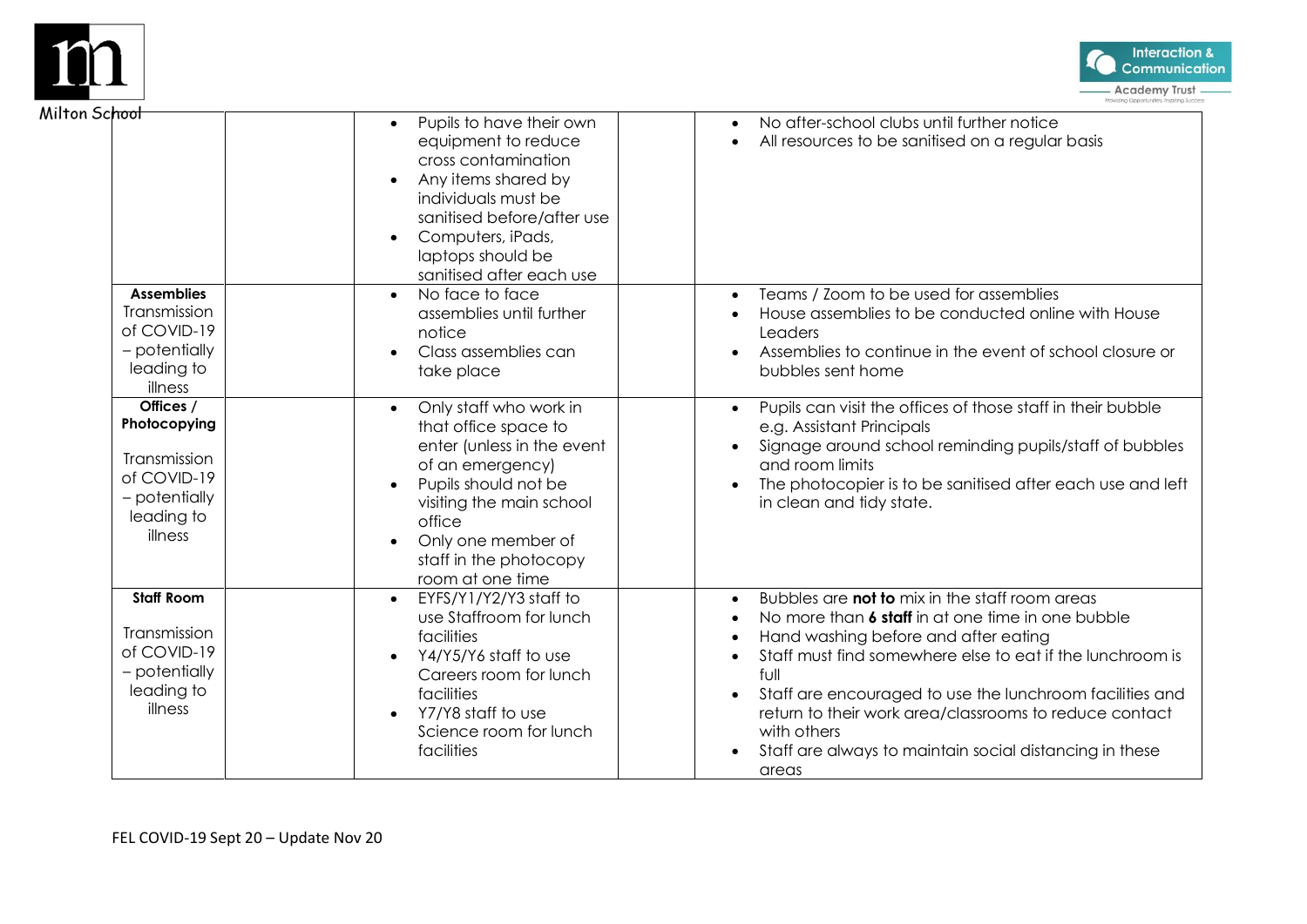



| ın Sc <del>hool</del>                                                                        |                                                                                                                                                                                                                                                                                                                                                                                                                                                                                                             |                                                                                                                                                                                                                                                                                                                                                                                                                                                                                                                                                                                                                                                                                                                                                                                                                                                                                                                                                                             |
|----------------------------------------------------------------------------------------------|-------------------------------------------------------------------------------------------------------------------------------------------------------------------------------------------------------------------------------------------------------------------------------------------------------------------------------------------------------------------------------------------------------------------------------------------------------------------------------------------------------------|-----------------------------------------------------------------------------------------------------------------------------------------------------------------------------------------------------------------------------------------------------------------------------------------------------------------------------------------------------------------------------------------------------------------------------------------------------------------------------------------------------------------------------------------------------------------------------------------------------------------------------------------------------------------------------------------------------------------------------------------------------------------------------------------------------------------------------------------------------------------------------------------------------------------------------------------------------------------------------|
| Personal<br>Hygiene<br>Transmission<br>of COVID-19<br>- potentially<br>leading to<br>illness | Y9/Y10/Y11 staff to use<br>PFA room for lunch<br>facilities<br>Office staff to use<br>Staffroom facilities after<br>12:20<br>All pupils, staff and visitors<br>$\bullet$<br>to follow NHS and<br>government guidance<br>on maintaining hygiene<br>levels<br>Wash hands regularly for<br>20 seconds with soap<br>and water, ensuring<br>hands are dried properly<br>Coughing and sneezing<br>should be into a tissue,<br>and disposed of into a<br>lidded bin<br>Reminders not to touch<br>eyes, nose, mouth | Wipes/Sanitiser to be provided for staff to clean their area<br>after use (seat/table)<br>Staff must bring their own utensils to reduce the possibility<br>of transmission<br>All utensils must be taken home to be cleaned<br>All areas to be left clean and tidy<br>Hand washing to take place at regular intervals for all<br>$\bullet$<br>pupils, to be supervised and supported by staff to<br>ensuring the correct procedure is taking place<br>Toilets to be checked before and after pupils use by staff,<br>$\bullet$<br>promoting hygiene e.g. flushing toilet, washing hands<br>Staff to sanitise toilet area contact points after pupil use<br>$\bullet$<br>e.g. door handles, toilet flusher, taps<br>PPE to be available in the event of an emergency<br>Signage reminding pupils of good hygiene practices<br>$\bullet$<br>Staff to model and encourage good hygiene methods<br>$\bullet$<br>Regular reminders to all pupils about good hygiene<br>$\bullet$ |
| <b>Behaviour</b><br>Transmission<br>of COVID-19<br>- potentially<br>leading to<br>illness    | Pupils are reminded of<br>$\bullet$<br>the school rules and why<br>they are important to<br>keep the school<br>community safe<br>Parents/Carers will be<br>contacted of any pupil<br>using bodily fluids against<br>staff / pupils/visitors<br>Epraise merits/demerits<br>will be used to promote<br>positive behaviour                                                                                                                                                                                     | Following the guidance in the behaviour policy for<br>COVID-19<br>De-escalation techniques will be used to calm and<br>resolve any situations<br>Physical intervention will only be used as a last resort<br>Staff to wear PPE when involved in physical intervention<br>$\bullet$<br>All incidents to follow the normal procedure of recording<br>Parents/Carers to be informed<br>$\bullet$                                                                                                                                                                                                                                                                                                                                                                                                                                                                                                                                                                               |
| <b>Home Visits</b>                                                                           | Home visits only to be<br>$\bullet$<br>completed with the<br>approval of the Principal                                                                                                                                                                                                                                                                                                                                                                                                                      | Other options to be explored before a home visit<br>$\bullet$<br>Staff to travel in their own vehicles where possible<br>$\bullet$                                                                                                                                                                                                                                                                                                                                                                                                                                                                                                                                                                                                                                                                                                                                                                                                                                          |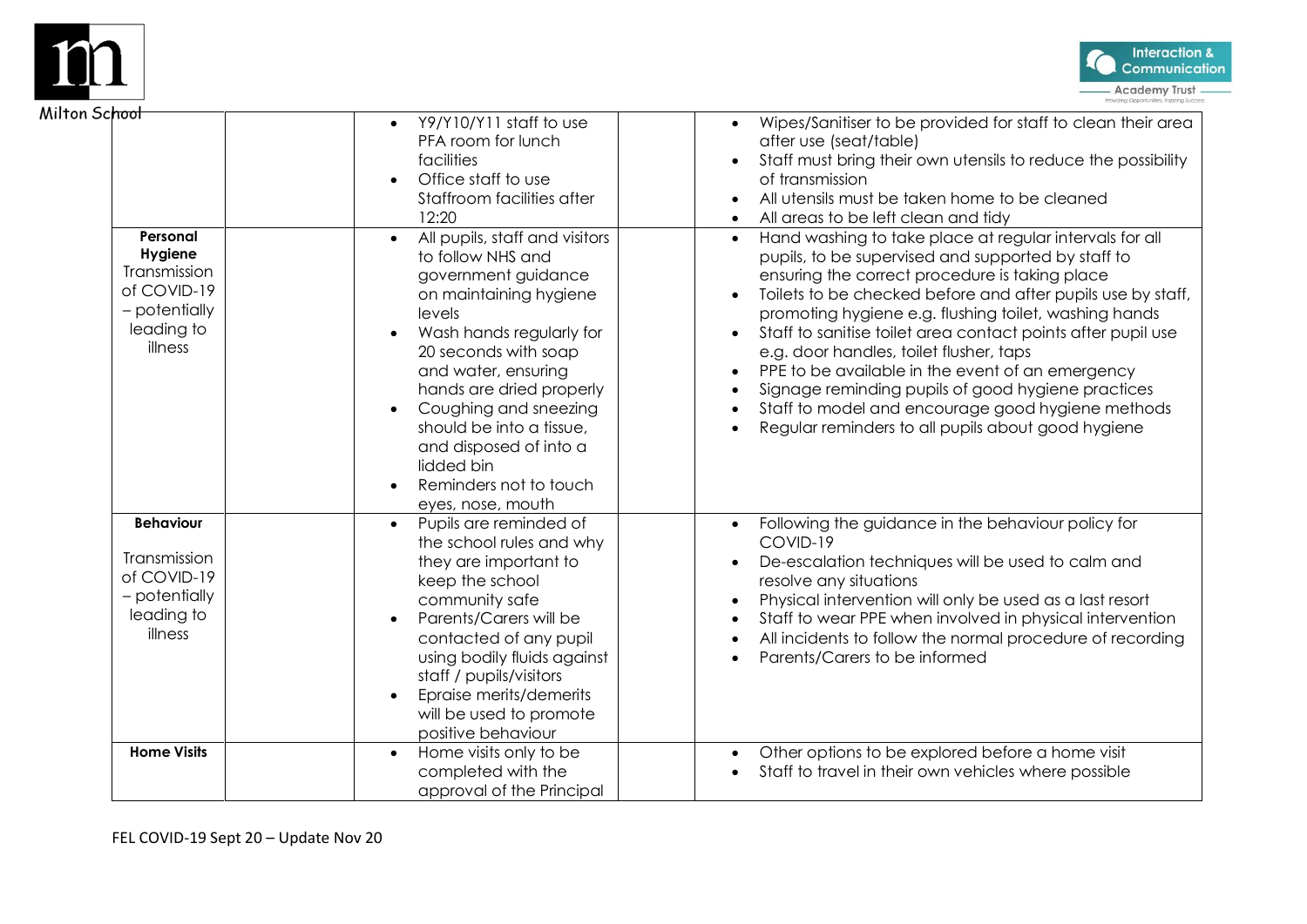



| on Sc <mark>hool</mark><br>Transmission                                                                     |                                                                                                                                                                                                                                                                                |                                                                                                                                                                                                                                                                                                                                                                                                                                                                                                                                                                                                                                                                                                                                                                                                                                                            |
|-------------------------------------------------------------------------------------------------------------|--------------------------------------------------------------------------------------------------------------------------------------------------------------------------------------------------------------------------------------------------------------------------------|------------------------------------------------------------------------------------------------------------------------------------------------------------------------------------------------------------------------------------------------------------------------------------------------------------------------------------------------------------------------------------------------------------------------------------------------------------------------------------------------------------------------------------------------------------------------------------------------------------------------------------------------------------------------------------------------------------------------------------------------------------------------------------------------------------------------------------------------------------|
| of COVID-19<br>- potentially<br>leading to<br>illness                                                       | To protect staff, pupils<br>$\bullet$<br>and families home visits<br>only to be completed if<br>absolutely necessary                                                                                                                                                           | Use windows and open doors to have a conversation if<br>$\bullet$<br>appropriate<br>If entering a pupil's home, social distancing is<br>$\bullet$<br>maintained, and personal hygiene guidance followed<br>PPE to be worn if required by staff members, to be<br>collected from school before the visit<br>If there are any concerns, staff must speak to the<br>$\bullet$<br>Principal                                                                                                                                                                                                                                                                                                                                                                                                                                                                    |
| <b>External</b><br><b>Agencies</b><br>Transmission<br>of COVID-19<br>- potentially<br>leading to<br>illness | All external agencies<br>$\bullet$<br>must be pre-approved<br>by the Principal<br>Before booking<br>$\bullet$<br>confirmation that you<br>understand that external<br>agencies must not come<br>onto school site if they<br>are displaying any of the<br>key COVID-19 symptoms | Visitors to park in identified bays in school car park, if car<br>$\bullet$<br>park is full to use Queen Street Car Park<br>Signage to be displayed on the school gates reinforcing<br>the message not to enter if they are displaying signs of<br>COVID-19<br>A new or continuous cough<br>A high temperature<br>A loss or change to their normal sense of taste/smell<br>$\bullet$<br>Signage to reinforce the 2m social distancing guidelines<br>$\bullet$<br>PPE provided at the Main Office<br>$\bullet$<br>Social distancing to be maintained throughout the visit<br>$\bullet$<br>PPE to be used if social distancing is not possible<br>$\bullet$<br>The area used to be sanitised after use by member of<br>$\bullet$<br>staff supporting or from that pupil's class<br>Any queries to be raised with school before arrival on the<br>school site |
| <b>Deliveries</b><br>Transmission<br>of COVID-19<br>- potentially<br>leading to<br>illness                  | When placing orders<br>$\bullet$<br>where appropriate<br>inform the company of<br>the schools COVID-19<br>protocols<br>Deliveries to be arranged<br>where possible<br>before/after school with<br>no pupils on the school<br>site                                              | Deliveries to be before 0830- after 0900 and before 1430<br>$\bullet$<br>and after 1500 where possible<br>Signage to be displayed on the school gates reinforcing<br>the message not to enter if they are displaying signs of<br>COVID-19<br>A new or continuous cough<br>A high temperature<br>A loss or change<br>Staff to wash hand thoroughly after handling any<br>packages or deliveries coming into school<br>Use own pen to sign delivery receipt<br>$\bullet$                                                                                                                                                                                                                                                                                                                                                                                     |